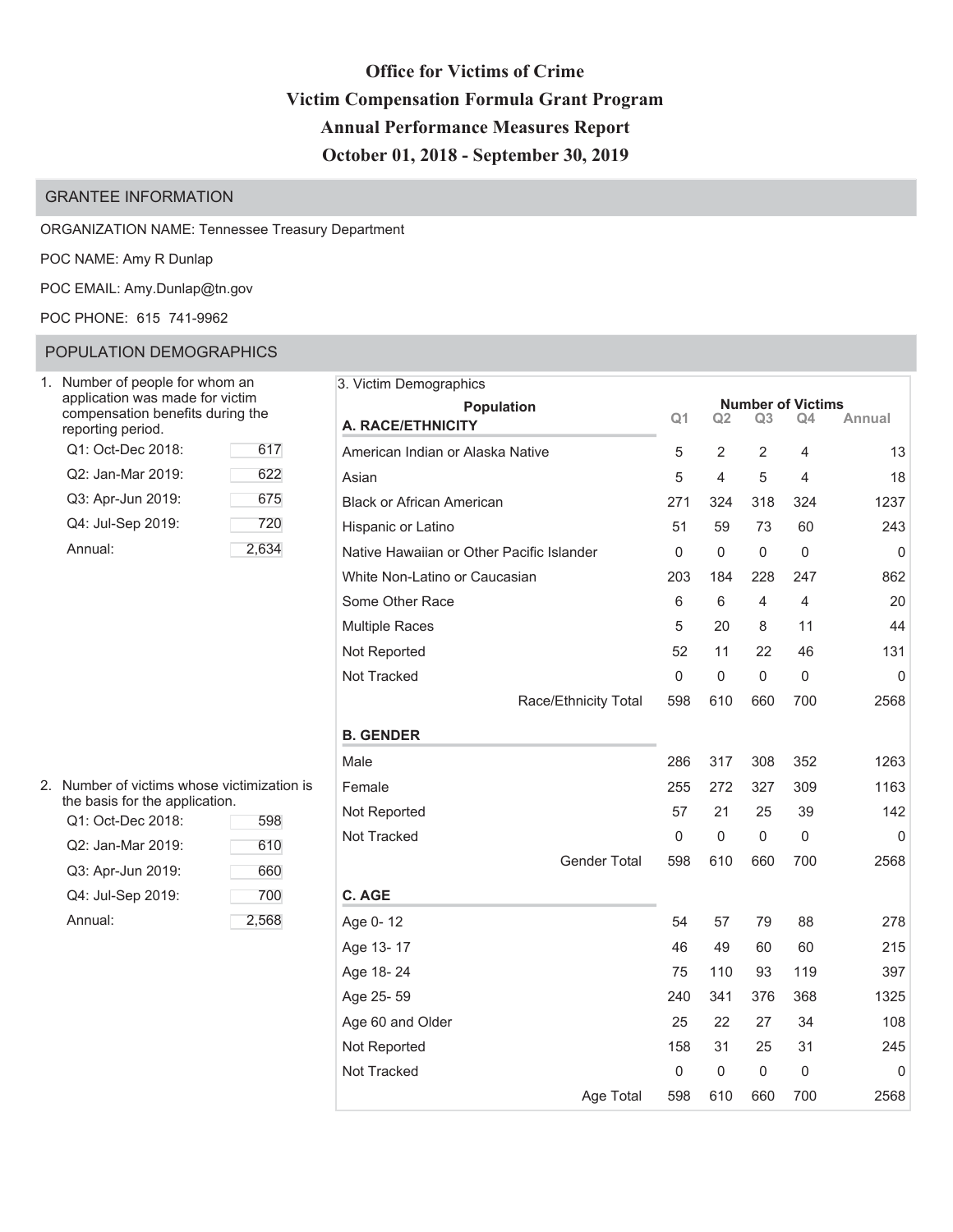#### PERFORMANCE MEASURES

4. Based on your program's general procedure, indicate if

Q1: Oct-Dec 2018:

Victims and indirect victims generally count as separate applications

Q2: Jan-Mar 2019:

Victims and indirect victims generally count as separate applications

Q3: Apr-Jun 2019:

Victims and indirect victims generally count as separate applications

Q4: Jul-Sep 2019:

Victims and indirect victims generally count as separate applications

# 5. Number of new applications **received** during

| the reporting period |       |  |  |  |  |  |  |  |  |
|----------------------|-------|--|--|--|--|--|--|--|--|
| Q1: Oct-Dec 2018:    | 617   |  |  |  |  |  |  |  |  |
| Q2: Jan-Mar 2019:    | 622   |  |  |  |  |  |  |  |  |
| Q3: Apr-Jun 2019:    | 675   |  |  |  |  |  |  |  |  |
| Q4: Jul-Sep 2019:    | 720   |  |  |  |  |  |  |  |  |
| Annual:              | 2.634 |  |  |  |  |  |  |  |  |

# 6. Number of applications **approved** during the

| reporting period. |       |
|-------------------|-------|
| Q1: Oct-Dec 2018: | 297   |
| Q2: Jan-Mar 2019: | 242   |
| Q3: Apr-Jun 2019: | 254   |
| Q4: Jul-Sep 2019: | 307   |
| Annual:           | 1,100 |

#### ( 7. Number of applications **denied/closed**. i.e., applications that were not ) approved during the reporting period.

| Q1: Oct-Dec 2018: | 374   |
|-------------------|-------|
| Q2: Jan-Mar 2019: | 314   |
| Q3: Apr-Jun 2019: | 266   |
| Q4: Jul-Sep 2019: | 372   |
| Annual:           | 1,326 |

#### Reason  $\,$  for denial or close status applicable for the reporting period:

| <b>Population</b>                                                                                                         | <b>Number of Victims</b> |                |                |          |                 |  |  |  |  |  |
|---------------------------------------------------------------------------------------------------------------------------|--------------------------|----------------|----------------|----------|-----------------|--|--|--|--|--|
|                                                                                                                           |                          |                |                |          | Q2 Q3 Q4 Annual |  |  |  |  |  |
| A. Application not filed within time limit                                                                                | 12 <sup>1</sup>          |                |                | 10 12 22 | 56              |  |  |  |  |  |
| B. Failure to report to police                                                                                            | 5                        | 4              | $\overline{1}$ | 2        | 12              |  |  |  |  |  |
| C. Failure to cooperate with law enforcement,<br>victim/witness coordinator, and/or other official<br>required by program | 45                       |                | 25 16          | 36       | 122             |  |  |  |  |  |
| D. Incomplete information                                                                                                 | 61                       |                | 41 41          | 59       | 202             |  |  |  |  |  |
| E. Contributory misconduct                                                                                                | 46                       |                |                | 29 46 54 | 175             |  |  |  |  |  |
| F. Ineligible crime                                                                                                       | 48                       |                | 29 29          | 38       | 144             |  |  |  |  |  |
| G. Ineligible application                                                                                                 | 53                       |                | 39 31          | -39      | 162             |  |  |  |  |  |
| Other                                                                                                                     |                          | 104 137 90 122 |                |          | 453             |  |  |  |  |  |
| Denial explanation:                                                                                                       |                          |                |                |          |                 |  |  |  |  |  |
| Qtr 1: During this reporting period, 104 claims were administratively<br>closed.                                          |                          |                |                |          |                 |  |  |  |  |  |
| Qtr 2: During this reporting period, 137 claims were administratively<br>closed.                                          |                          |                |                |          |                 |  |  |  |  |  |
| Qtr 3: 90 claims were administratively closed during this reporting<br>period.                                            |                          |                |                |          |                 |  |  |  |  |  |

Qtr 4: During this period, 122 claims were administratively closed.

| 8. Number of applications received for Sexual Assault Forensic Examinations |
|-----------------------------------------------------------------------------|
| during the reporting period                                                 |

| Q1: Oct-Dec 2018: | 618   |
|-------------------|-------|
| Q2: Jan-Mar 2019: | 619   |
| Q3: Apr-Jun 2019: | 773   |
| Q4: Jul-Sep 2019: | 790   |
| Annual:           | 2,800 |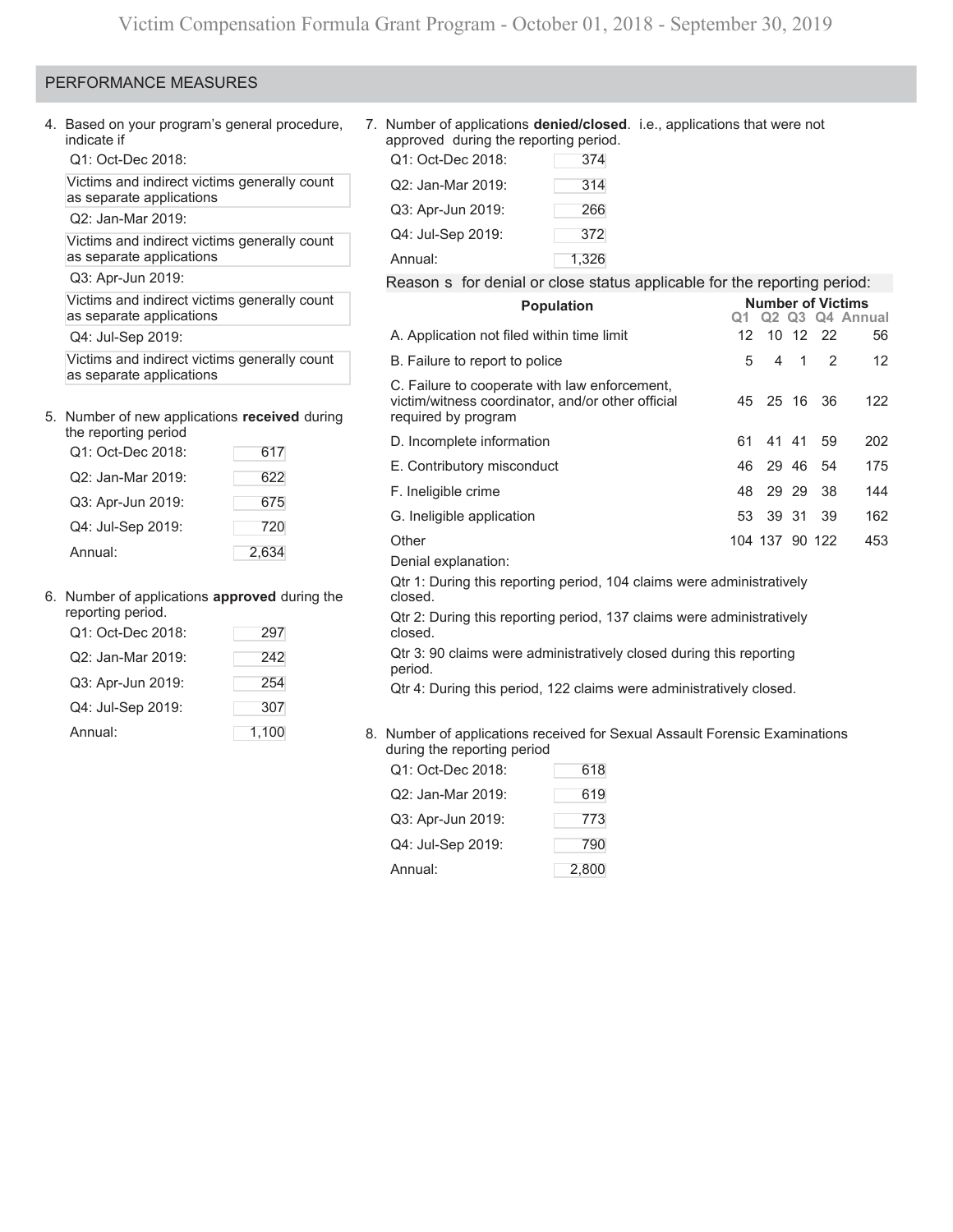| PAYMENT STATISTICS BY CRIME TYPE                    | Qtri.1                                                                     |                         |                   |                     |                |                                          |               |                |                         |                                       |        |                        |                                 |                                                                                                |                                                                                                                       |                                                                                                              |                                                                                                   |                                                                                                        |
|-----------------------------------------------------|----------------------------------------------------------------------------|-------------------------|-------------------|---------------------|----------------|------------------------------------------|---------------|----------------|-------------------------|---------------------------------------|--------|------------------------|---------------------------------|------------------------------------------------------------------------------------------------|-----------------------------------------------------------------------------------------------------------------------|--------------------------------------------------------------------------------------------------------------|---------------------------------------------------------------------------------------------------|--------------------------------------------------------------------------------------------------------|
|                                                     |                                                                            |                         |                   |                     |                | <b>EXPENSE TYPES PAID in dollars</b>     |               |                |                         |                                       |        |                        |                                 |                                                                                                | <b>TYPES OF VICTIMIZATIONS</b><br><b>RELATED TO A CRIME TYPE</b>                                                      |                                                                                                              |                                                                                                   |                                                                                                        |
| <b>TYPES OF CRIME</b>                               | <b>Applications Paid During</b><br>the Reporting Period<br>৳<br>ž<br>Total | Clean Up<br>Crime Scene | Care<br>Dependent | Support<br>Economic | Funeral Burial | Medical/Dental (except<br>mental health) | Mental Health | Relocation     | Services<br>Replacement | Forensic<br>Sexual Assault I<br>Exams | Travel | Other (please explain) | this Crime<br>Paid for<br>Total | Number of Applications<br>Related to Bullying that<br>were Paid During the<br>Reporting Period | Number of Applications<br>Related to Domestic<br>and Family Violence<br>that were Paid During<br>the Reporting Period | Number of Applications<br>Related to Elder<br>Abuse/Neglect that<br>were Paid During the<br>Beno-fina Beatod | Number of Applications<br>Related to Hate Crimes<br>that were Paid During<br>the Reporting Period | Number of Applications<br>Related to Mass<br>Violence that were<br>Paid During the<br>Reporting Period |
| Arson                                               |                                                                            |                         |                   |                     |                |                                          |               |                |                         |                                       |        |                        |                                 |                                                                                                |                                                                                                                       |                                                                                                              |                                                                                                   |                                                                                                        |
| Assault                                             | 174                                                                        | \$0                     | <b>NA</b>         | \$251,577           | \$0            | \$909,464                                | \$358         | \$3,092        | <b>NA</b>               |                                       | \$0    | \$1,261                | \$1,165,752                     | <b>NT</b>                                                                                      | 43                                                                                                                    | <b>NT</b>                                                                                                    | $\overline{0}$                                                                                    | $\overline{0}$                                                                                         |
| Burglary                                            |                                                                            |                         |                   |                     |                |                                          |               |                |                         |                                       |        |                        |                                 |                                                                                                |                                                                                                                       |                                                                                                              |                                                                                                   |                                                                                                        |
| Child Physical Abuse/Neglect                        |                                                                            |                         |                   |                     |                |                                          |               |                |                         |                                       |        |                        |                                 |                                                                                                |                                                                                                                       |                                                                                                              |                                                                                                   |                                                                                                        |
| Child Pornography                                   |                                                                            |                         |                   |                     |                |                                          |               |                |                         |                                       |        |                        |                                 |                                                                                                |                                                                                                                       |                                                                                                              |                                                                                                   |                                                                                                        |
| Child Sexual Abuse                                  | 427                                                                        | \$0                     | <b>NA</b>         | \$0                 | \$0            | \$409                                    | \$3,942       | \$1,280        | <b>NA</b>               | \$314,762                             | \$0    | \$213,500              | \$533.892                       | <b>NT</b>                                                                                      | $\mathbf{1}$                                                                                                          |                                                                                                              | $\overline{0}$                                                                                    | $\overline{0}$                                                                                         |
| DUI/DWI                                             | $\overline{7}$                                                             | \$0                     | <b>NA</b>         | \$1,870             | \$6,000        | \$36,001                                 | \$0           | \$0            | <b>NA</b>               |                                       | \$0    | \$8                    | \$43,879                        | <b>NT</b>                                                                                      | $\overline{0}$                                                                                                        | NT                                                                                                           | $\overline{0}$                                                                                    | $\overline{0}$                                                                                         |
| Fraud/Financial Crimes                              |                                                                            |                         |                   |                     |                |                                          |               |                |                         |                                       |        |                        |                                 |                                                                                                |                                                                                                                       |                                                                                                              |                                                                                                   |                                                                                                        |
| Homicide                                            | 79                                                                         | \$0                     | <b>NA</b>         | \$376,464           | \$240,716      | \$760                                    | \$850         | \$0            | <b>NA</b>               |                                       | \$0    | \$900                  | \$619,690                       | <b>NT</b>                                                                                      | 11                                                                                                                    | NT                                                                                                           | $\overline{0}$                                                                                    | $\overline{0}$                                                                                         |
| Human Trafficking                                   |                                                                            |                         |                   |                     |                |                                          |               |                |                         |                                       |        |                        |                                 |                                                                                                |                                                                                                                       |                                                                                                              |                                                                                                   |                                                                                                        |
| Kidnapping                                          |                                                                            |                         |                   |                     |                |                                          |               |                |                         |                                       |        |                        |                                 |                                                                                                |                                                                                                                       |                                                                                                              |                                                                                                   |                                                                                                        |
| Other Vehicular Crimes                              | 6                                                                          | \$0                     | <b>NA</b>         | \$7,504             | \$0            | \$21,442                                 | \$0           | \$0            | <b>NA</b>               |                                       | \$0    | \$0                    | \$28,946                        | NT                                                                                             | $\overline{0}$                                                                                                        | <b>NT</b>                                                                                                    | $\overline{0}$                                                                                    | $\overline{0}$                                                                                         |
| Robbery                                             | 37                                                                         | \$0                     | <b>NA</b>         | \$72,810            | \$0            | \$235,069                                | \$65          | \$100          | <b>NA</b>               |                                       | \$0    | \$608                  | \$308,652                       | <b>NT</b>                                                                                      | $\overline{2}$                                                                                                        | <b>NT</b>                                                                                                    | $\overline{0}$                                                                                    | $\overline{0}$                                                                                         |
| Sexual Assault                                      | 248                                                                        | \$0                     | <b>NA</b>         | \$246               | \$0            | \$7,030                                  | \$1,246       | S <sub>0</sub> | <b>NA</b>               | \$207,859                             | \$0    | \$59,225               | \$275,606                       | <b>NT</b>                                                                                      | $\overline{2}$                                                                                                        | <b>NT</b>                                                                                                    | $\overline{0}$                                                                                    | $\overline{0}$                                                                                         |
| Stalking                                            |                                                                            |                         |                   |                     |                |                                          |               |                |                         |                                       |        |                        |                                 |                                                                                                |                                                                                                                       |                                                                                                              |                                                                                                   |                                                                                                        |
| Terrorism                                           |                                                                            |                         |                   |                     |                |                                          |               |                |                         |                                       |        |                        |                                 |                                                                                                |                                                                                                                       |                                                                                                              |                                                                                                   |                                                                                                        |
| Total                                               | 978                                                                        | \$0                     | <b>NA</b>         | \$710,470           | \$246,716      | \$1,210,175                              | \$6,460       | \$4,472        | <b>NA</b>               | \$522,621                             | \$0    | \$275,501              | \$2,976,417                     | <b>NT</b>                                                                                      | 59                                                                                                                    | NT                                                                                                           | $\overline{0}$                                                                                    | $\overline{0}$                                                                                         |
| Other expense explanations                          |                                                                            |                         |                   |                     |                |                                          |               |                |                         |                                       |        |                        |                                 |                                                                                                |                                                                                                                       |                                                                                                              |                                                                                                   |                                                                                                        |
| Attorney s Fees \$1,260.50<br>Assault               |                                                                            |                         |                   |                     |                |                                          |               |                |                         |                                       |        |                        |                                 |                                                                                                |                                                                                                                       |                                                                                                              |                                                                                                   |                                                                                                        |
| Child Sexual Abuse                                  | Pain and Suffering \$213,500.00                                            |                         |                   |                     |                |                                          |               |                |                         |                                       |        |                        |                                 |                                                                                                |                                                                                                                       |                                                                                                              |                                                                                                   |                                                                                                        |
| Attorney s Fees \$7.55<br><b>DUI/DWI</b>            |                                                                            |                         |                   |                     |                |                                          |               |                |                         |                                       |        |                        |                                 |                                                                                                |                                                                                                                       |                                                                                                              |                                                                                                   |                                                                                                        |
| Homicide<br>Attorney s Fees \$900.00                |                                                                            |                         |                   |                     |                |                                          |               |                |                         |                                       |        |                        |                                 |                                                                                                |                                                                                                                       |                                                                                                              |                                                                                                   |                                                                                                        |
| Robbery<br>Attorney s Fees 608.41<br>Sexual Assault | Attorney s Fees \$225.00; Pain and Suffering \$59,000.00                   |                         |                   |                     |                |                                          |               |                |                         |                                       |        |                        |                                 |                                                                                                |                                                                                                                       |                                                                                                              |                                                                                                   |                                                                                                        |
|                                                     |                                                                            |                         |                   |                     |                |                                          |               |                |                         |                                       |        |                        |                                 |                                                                                                |                                                                                                                       |                                                                                                              |                                                                                                   |                                                                                                        |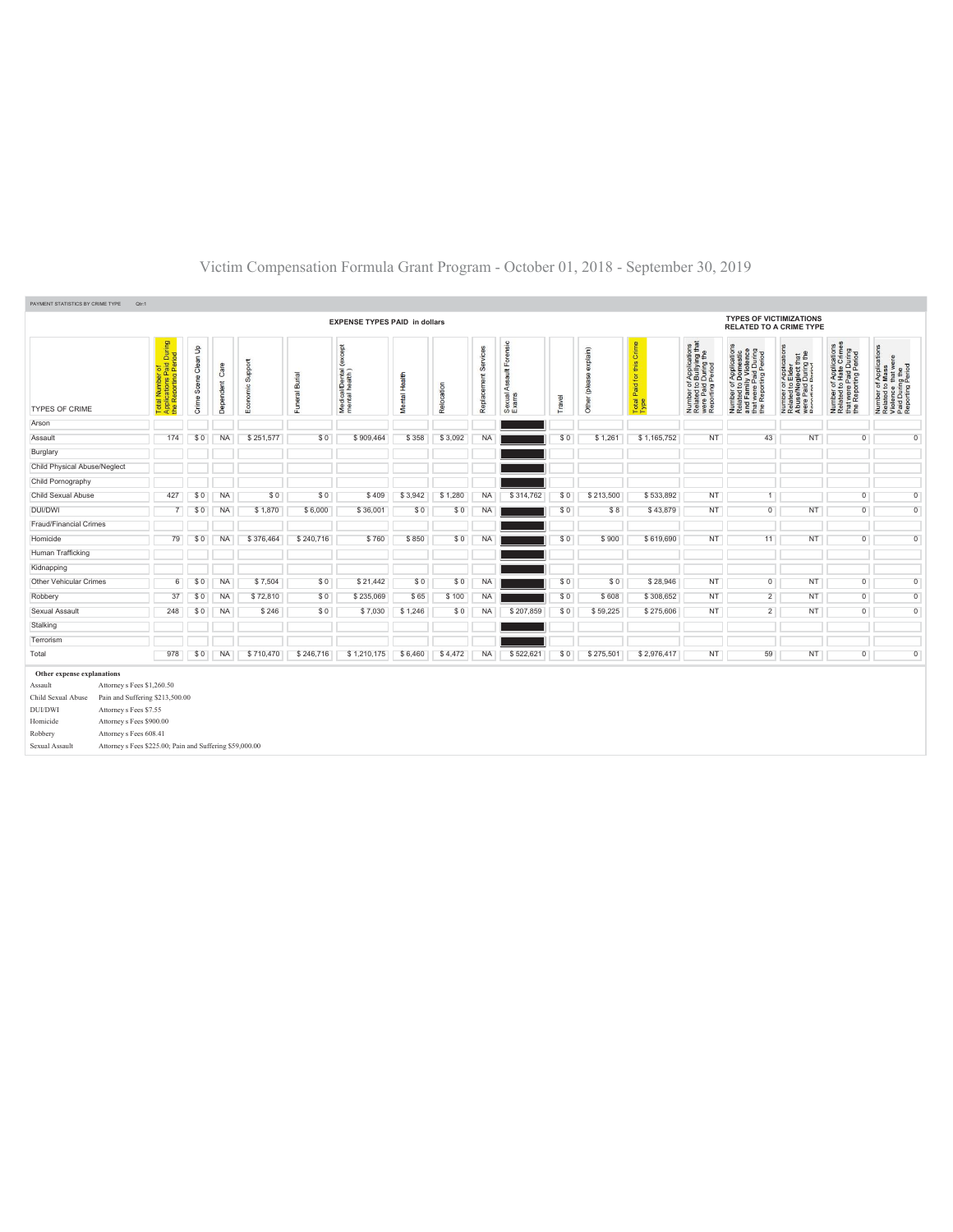| $\mathsf{S}% _{T}=\mathsf{S}_{T}\!\left( a,b\right) ,\mathsf{S}_{T}=\mathsf{S}_{T}\!\left( a,b\right) ,\mathsf{S}_{T}=\mathsf{S}_{T}\!\left( a,b\right) ,$<br><u>ត</u><br>de.<br>Scene<br>Crime<br>\$0<br>\$0 | Ğ<br>endent<br>Dep<br><b>NA</b>   | Support<br>nomic<br>E®                        | Funeral Burial | (except<br>Medical/Dental (<br>mental health) | Health   |                | Services     | $\overline{9}$   |        | explain)       | Crime                     |                                                                                                                                        |                                                                                                                       |                                                                                                                               |                                                                                                                                        |                                                                                                        |
|---------------------------------------------------------------------------------------------------------------------------------------------------------------------------------------------------------------|-----------------------------------|-----------------------------------------------|----------------|-----------------------------------------------|----------|----------------|--------------|------------------|--------|----------------|---------------------------|----------------------------------------------------------------------------------------------------------------------------------------|-----------------------------------------------------------------------------------------------------------------------|-------------------------------------------------------------------------------------------------------------------------------|----------------------------------------------------------------------------------------------------------------------------------------|--------------------------------------------------------------------------------------------------------|
|                                                                                                                                                                                                               |                                   |                                               |                |                                               | Mental   | Relocation     | ×<br>Replace | Sexual.<br>Exams | Travel | Other (plea    | this<br>Paid for<br>Total | f Applications<br>b Bullying that<br>I During the<br>Period<br>Number of <i>I</i><br>Related to <b>E</b><br>were Paid I<br>Reporting F | Number of Applications<br>Related to Domestic<br>and Family Violence<br>that were Paid During<br>the Reporting Period | T Application<br>Le lider<br>Suring the<br>During the<br>Number of /<br>Related to E<br>Abuse/Neg<br>were Paid L<br>Penorting | f Applications<br>• Hate Crimes<br>Paid During<br>ting Period<br>Number of App<br>Related to Hate<br>that were Paid<br>the Reporting F | Number of Applications<br>Related to Mass<br>Violence that were<br>Paid During the<br>Reporting Period |
|                                                                                                                                                                                                               |                                   | \$6,442                                       | \$0            | \$0                                           | \$0      | \$0            | <b>NA</b>    |                  | \$0    | \$0            | \$6,442                   | <b>NT</b>                                                                                                                              | $\overline{2}$                                                                                                        | NT                                                                                                                            | $\overline{0}$                                                                                                                         | $\overline{0}$                                                                                         |
|                                                                                                                                                                                                               | <b>NA</b>                         | \$126,133                                     | \$0            | \$754,443                                     | \$405    | \$2,515        | <b>NA</b>    |                  | \$0    | \$500          | \$883.995                 | <b>NT</b>                                                                                                                              | 38                                                                                                                    | <b>NT</b>                                                                                                                     | $\overline{0}$                                                                                                                         | $\overline{0}$                                                                                         |
|                                                                                                                                                                                                               |                                   |                                               |                |                                               |          |                |              |                  |        |                |                           |                                                                                                                                        |                                                                                                                       |                                                                                                                               |                                                                                                                                        |                                                                                                        |
| \$0                                                                                                                                                                                                           | <b>NA</b>                         | \$0                                           | \$0            | \$0                                           | \$300    | \$0            | <b>NA</b>    |                  | \$0    | \$0            | \$300                     | <b>NT</b>                                                                                                                              | $\overline{0}$                                                                                                        |                                                                                                                               | $\overline{0}$                                                                                                                         | $\overline{0}$                                                                                         |
|                                                                                                                                                                                                               |                                   |                                               |                |                                               |          |                |              |                  |        |                |                           |                                                                                                                                        |                                                                                                                       |                                                                                                                               |                                                                                                                                        |                                                                                                        |
|                                                                                                                                                                                                               | <b>NA</b>                         | \$1,000                                       | \$0            | \$0                                           | \$6,190  | \$0            | <b>NA</b>    | \$319,763        | \$0    | \$184,175      | \$511.128                 | <b>NT</b>                                                                                                                              | $\overline{0}$                                                                                                        |                                                                                                                               | $\overline{0}$                                                                                                                         | $\overline{0}$                                                                                         |
|                                                                                                                                                                                                               | <b>NA</b>                         | \$12,550                                      | \$10,466       | \$137                                         | \$0      | \$0            | <b>NA</b>    |                  | \$0    | \$0            | \$23,154                  | <b>NT</b>                                                                                                                              | $\overline{0}$                                                                                                        | NT                                                                                                                            | $\overline{0}$                                                                                                                         | $\overline{0}$                                                                                         |
|                                                                                                                                                                                                               |                                   |                                               |                |                                               |          |                |              |                  |        |                |                           |                                                                                                                                        |                                                                                                                       |                                                                                                                               |                                                                                                                                        |                                                                                                        |
|                                                                                                                                                                                                               | <b>NA</b>                         | \$175,395                                     | \$215,279      | \$0                                           | \$1,505  | \$0            | <b>NA</b>    |                  | \$0    | S <sub>0</sub> | \$392,179                 | NT                                                                                                                                     | 8                                                                                                                     | <b>NT</b>                                                                                                                     | $\overline{0}$                                                                                                                         | $\overline{0}$                                                                                         |
|                                                                                                                                                                                                               |                                   |                                               |                |                                               |          |                |              |                  |        |                |                           |                                                                                                                                        |                                                                                                                       |                                                                                                                               |                                                                                                                                        |                                                                                                        |
|                                                                                                                                                                                                               |                                   |                                               |                |                                               |          |                |              |                  |        |                |                           |                                                                                                                                        |                                                                                                                       |                                                                                                                               |                                                                                                                                        |                                                                                                        |
|                                                                                                                                                                                                               | <b>NA</b>                         | \$6,529                                       | \$0            | \$18,409                                      | \$39     | \$0            | <b>NA</b>    |                  | \$0    | \$0            | \$24,977                  | <b>NT</b>                                                                                                                              | $\overline{0}$                                                                                                        | NT                                                                                                                            | $\overline{0}$                                                                                                                         | $\overline{0}$                                                                                         |
|                                                                                                                                                                                                               | <b>NA</b>                         | \$62,489                                      | \$0            | \$115,143                                     | \$0      | \$70           | <b>NA</b>    |                  | \$0    | \$0            | \$177,701                 | <b>NT</b>                                                                                                                              | 38                                                                                                                    | <b>NT</b>                                                                                                                     | $\overline{0}$                                                                                                                         | $\overline{0}$                                                                                         |
|                                                                                                                                                                                                               | <b>NA</b>                         | \$1,139                                       | \$0            | \$9,533                                       | \$6,045  | S <sub>0</sub> | <b>NA</b>    | \$146,845        | \$0    | \$77,500       | \$241,063                 | <b>NT</b>                                                                                                                              | 3                                                                                                                     | NT.                                                                                                                           | $\overline{0}$                                                                                                                         | $\overline{0}$                                                                                         |
|                                                                                                                                                                                                               |                                   |                                               |                |                                               |          |                |              |                  |        |                |                           |                                                                                                                                        |                                                                                                                       |                                                                                                                               |                                                                                                                                        |                                                                                                        |
|                                                                                                                                                                                                               |                                   |                                               |                |                                               |          |                |              |                  |        |                |                           |                                                                                                                                        |                                                                                                                       |                                                                                                                               |                                                                                                                                        |                                                                                                        |
|                                                                                                                                                                                                               | <b>NA</b>                         | \$391,677                                     | \$225,746      | \$897,664                                     | \$14,484 | \$2,585        | <b>NA</b>    | \$466,608        | \$0    | \$262,175      | \$2,260,939               | <b>NT</b>                                                                                                                              | 89                                                                                                                    | NT.                                                                                                                           | $\overline{0}$                                                                                                                         | $\overline{0}$                                                                                         |
| 418                                                                                                                                                                                                           | 8<br>73<br>10<br>38<br>216<br>925 | \$0<br>\$0<br>\$0<br>\$0<br>\$0<br>\$0<br>\$0 |                |                                               |          |                |              |                  |        |                |                           |                                                                                                                                        |                                                                                                                       |                                                                                                                               |                                                                                                                                        |                                                                                                        |

Sexual Assault Pain Suffering \$77,500.00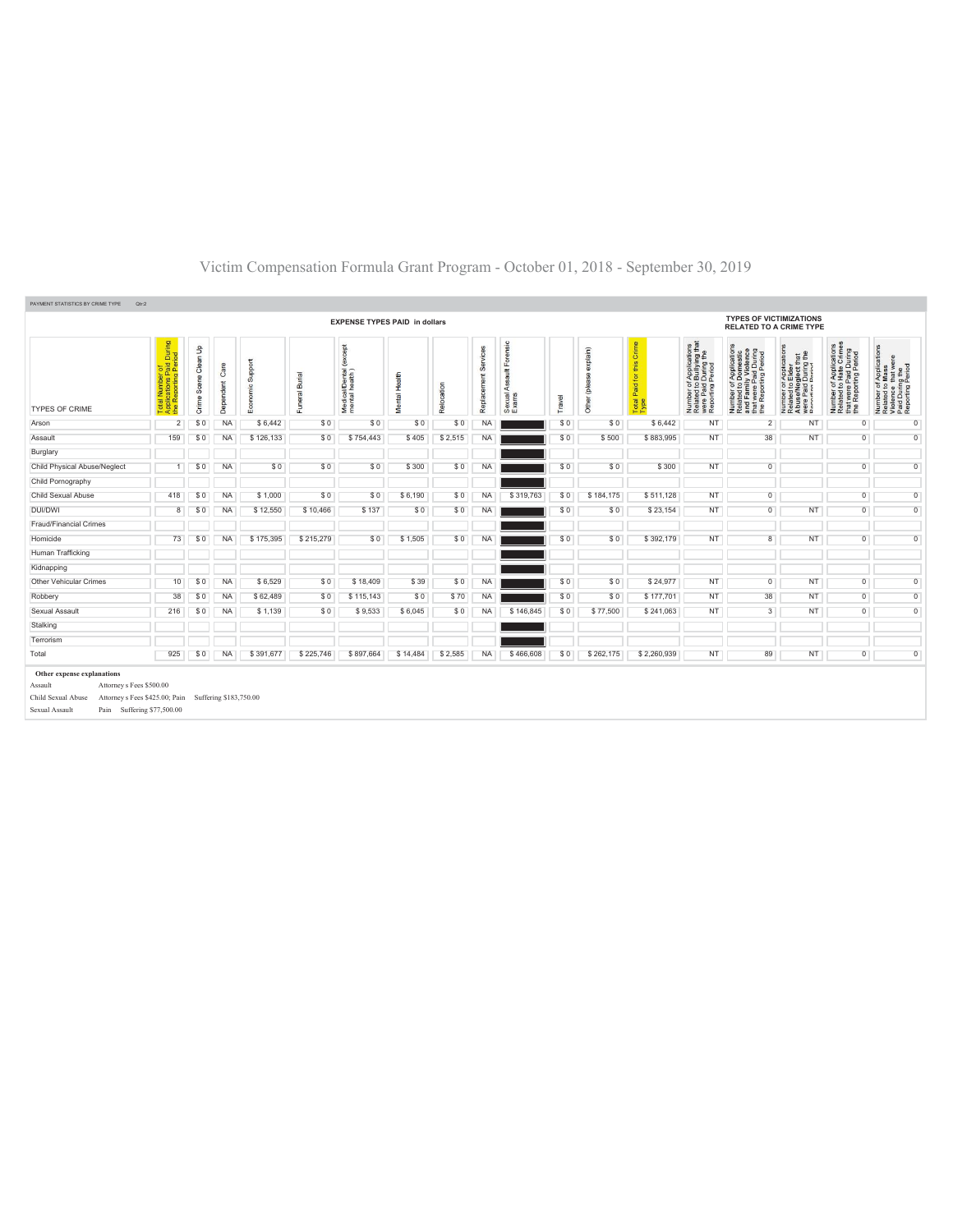| PAYMENT STATISTICS BY CRIME TYPE<br>Qtr:3                                                                                                                           |                                                                                                              |                            |                   |                     |                |                                               |               |            |                      |                                       |        |                        |                                              |                                                                                                                                         |                                                                                                                       |                                                                                                                         |                                                                                                                       |                                                                                                        |
|---------------------------------------------------------------------------------------------------------------------------------------------------------------------|--------------------------------------------------------------------------------------------------------------|----------------------------|-------------------|---------------------|----------------|-----------------------------------------------|---------------|------------|----------------------|---------------------------------------|--------|------------------------|----------------------------------------------|-----------------------------------------------------------------------------------------------------------------------------------------|-----------------------------------------------------------------------------------------------------------------------|-------------------------------------------------------------------------------------------------------------------------|-----------------------------------------------------------------------------------------------------------------------|--------------------------------------------------------------------------------------------------------|
|                                                                                                                                                                     |                                                                                                              |                            |                   |                     |                | <b>EXPENSE TYPES PAID in dollars</b>          |               |            |                      |                                       |        |                        |                                              |                                                                                                                                         | <b>TYPES OF VICTIMIZATIONS</b><br><b>RELATED TO A CRIME TYPE</b>                                                      |                                                                                                                         |                                                                                                                       |                                                                                                        |
| <b>TYPES OF CRIME</b>                                                                                                                                               | id During<br>Period<br><b>DEC</b><br>$\Delta$ $\sigma$<br><b>P</b><br>Repor<br>ž<br>Total<br>Applic<br>the R | Clean Up<br>Scene<br>Crime | Care<br>Dependent | Support<br>Economic | Funeral Burial | (except<br>Medical/Dental (<br>mental health) | Mental Health | Relocation | Replacement Services | Forensic<br>Sexual Assault F<br>Exams | Travel | explain)<br>ē<br>Other | Crime<br>this<br>Paid for t<br>Total<br>Type | of Applications<br>b Bullying that<br>I During the<br>Period<br>Number of <i>)</i><br>Related to <b>B</b><br>were Paid L<br>Reporting P | Number of Applications<br>Related to Domestic<br>and Family Violence<br>that were Paid During<br>the Reporting Period | Application<br>Elder<br>glect that<br>During the<br>Number or A<br>Related to E<br>AbuseMeg<br>Were Paid D<br>Ramminn B | Applications<br>Hate Crimes<br>that were Paid During<br>the Reporting Period<br>$\frac{1}{10}$<br>Number<br>Related t | Number of Applications<br>Related to Mass<br>Violence that were<br>Paid During the<br>Reporting Period |
| Arson                                                                                                                                                               |                                                                                                              |                            |                   |                     |                |                                               |               |            |                      |                                       |        |                        |                                              |                                                                                                                                         |                                                                                                                       |                                                                                                                         |                                                                                                                       |                                                                                                        |
| Assault                                                                                                                                                             | 139                                                                                                          | \$0                        | <b>NA</b>         | \$234,502           | \$0            | \$664,028                                     | \$1,300       | \$2,869    | <b>NA</b>            |                                       | \$0    | \$0                    | \$902.699                                    | <b>NT</b>                                                                                                                               | 33                                                                                                                    | NT                                                                                                                      | $\overline{0}$                                                                                                        | $\overline{0}$                                                                                         |
| Burglary                                                                                                                                                            |                                                                                                              |                            |                   |                     |                |                                               |               |            |                      |                                       |        |                        |                                              |                                                                                                                                         |                                                                                                                       |                                                                                                                         |                                                                                                                       |                                                                                                        |
| Child Physical Abuse/Neglect                                                                                                                                        |                                                                                                              |                            |                   |                     |                |                                               |               |            |                      |                                       |        |                        |                                              |                                                                                                                                         |                                                                                                                       |                                                                                                                         |                                                                                                                       |                                                                                                        |
| Child Pornography                                                                                                                                                   |                                                                                                              |                            |                   |                     |                |                                               |               |            |                      |                                       |        |                        |                                              |                                                                                                                                         |                                                                                                                       |                                                                                                                         |                                                                                                                       |                                                                                                        |
| Child Sexual Abuse                                                                                                                                                  | 492                                                                                                          | \$0                        | <b>NA</b>         | \$1,500             | \$0            | \$0                                           | \$5,379       | \$0        | <b>NA</b>            | \$400,745                             | \$0    | \$120,925              | \$528.548                                    | <b>NT</b>                                                                                                                               | $\overline{c}$                                                                                                        |                                                                                                                         | $\overline{0}$                                                                                                        | $\overline{0}$                                                                                         |
| DUI/DWI                                                                                                                                                             |                                                                                                              | \$0                        | <b>NA</b>         | \$58,090            | \$1,167        | \$0                                           | \$0           | \$0        | <b>NA</b>            |                                       | \$0    | \$0                    | \$59,257                                     | <b>NT</b>                                                                                                                               | $\overline{0}$                                                                                                        | <b>NT</b>                                                                                                               | $\overline{0}$                                                                                                        | $\overline{0}$                                                                                         |
| Fraud/Financial Crimes                                                                                                                                              |                                                                                                              |                            |                   |                     |                |                                               |               |            |                      |                                       |        |                        |                                              |                                                                                                                                         |                                                                                                                       |                                                                                                                         |                                                                                                                       |                                                                                                        |
| Homicide                                                                                                                                                            | 68                                                                                                           | \$0                        | <b>NA</b>         | \$199,918           | \$219,835      | \$0                                           | \$0           | \$0        | NA                   |                                       | \$0    | \$0                    | \$419,753                                    | <b>NT</b>                                                                                                                               | $\overline{3}$                                                                                                        | NT                                                                                                                      | $\overline{0}$                                                                                                        | $\overline{0}$                                                                                         |
| Human Trafficking                                                                                                                                                   |                                                                                                              |                            |                   |                     |                |                                               |               |            |                      |                                       |        |                        |                                              |                                                                                                                                         |                                                                                                                       |                                                                                                                         |                                                                                                                       |                                                                                                        |
| Kidnapping                                                                                                                                                          |                                                                                                              |                            |                   |                     |                |                                               |               |            |                      |                                       |        |                        |                                              |                                                                                                                                         |                                                                                                                       |                                                                                                                         |                                                                                                                       |                                                                                                        |
| Other Vehicular Crimes                                                                                                                                              | 5                                                                                                            | \$0                        | <b>NA</b>         | \$35,316            | \$0            | \$2,918                                       | \$0           | \$0        | <b>NA</b>            |                                       | \$0    | \$0                    | \$38,234                                     | NT                                                                                                                                      | $\overline{0}$                                                                                                        | NT                                                                                                                      | $\overline{0}$                                                                                                        | $\overline{0}$                                                                                         |
| Robbery                                                                                                                                                             | 45                                                                                                           | \$0                        | <b>NA</b>         | \$40,847            | \$0            | \$215,335                                     | \$39          | \$0        | NA                   |                                       | \$0    | \$252                  | \$256,472                                    | <b>NT</b>                                                                                                                               | $\overline{0}$                                                                                                        | NT                                                                                                                      | $\overline{0}$                                                                                                        | $\overline{0}$                                                                                         |
| Sexual Assault                                                                                                                                                      | 316                                                                                                          | \$0                        | <b>NA</b>         | \$0                 | \$0            | \$8,622                                       | \$3,079       | \$0        | NA                   | \$245,098                             | \$0    | \$64,500               | \$321,299                                    | <b>NT</b>                                                                                                                               | $6\overline{6}$                                                                                                       | NT                                                                                                                      | $\overline{0}$                                                                                                        | $\overline{0}$                                                                                         |
| Stalking                                                                                                                                                            |                                                                                                              |                            |                   |                     |                |                                               |               |            |                      |                                       |        |                        |                                              |                                                                                                                                         |                                                                                                                       |                                                                                                                         |                                                                                                                       |                                                                                                        |
| Terrorism                                                                                                                                                           |                                                                                                              |                            |                   |                     |                |                                               |               |            |                      |                                       |        |                        |                                              |                                                                                                                                         |                                                                                                                       |                                                                                                                         |                                                                                                                       |                                                                                                        |
| Total                                                                                                                                                               | 1,072                                                                                                        | \$0                        | <b>NA</b>         | \$570,174           | \$221,002      | \$890,904                                     | \$9,796       | \$2,869    | <b>NA</b>            | \$645,843                             | \$0    | \$185,677              | \$2,526,263                                  | NT                                                                                                                                      | 44                                                                                                                    | NT                                                                                                                      | $\overline{0}$                                                                                                        | $\overline{0}$                                                                                         |
| Other expense explanations<br>Child Sexual Abuse Pain and Suffering \$120,500.00; Attorney s Fees \$425.00<br>Attorney s Fees \$251.64<br>Robbery<br>Sexual Assault | Pain and Suffering \$64,500.00                                                                               |                            |                   |                     |                |                                               |               |            |                      |                                       |        |                        |                                              |                                                                                                                                         |                                                                                                                       |                                                                                                                         |                                                                                                                       |                                                                                                        |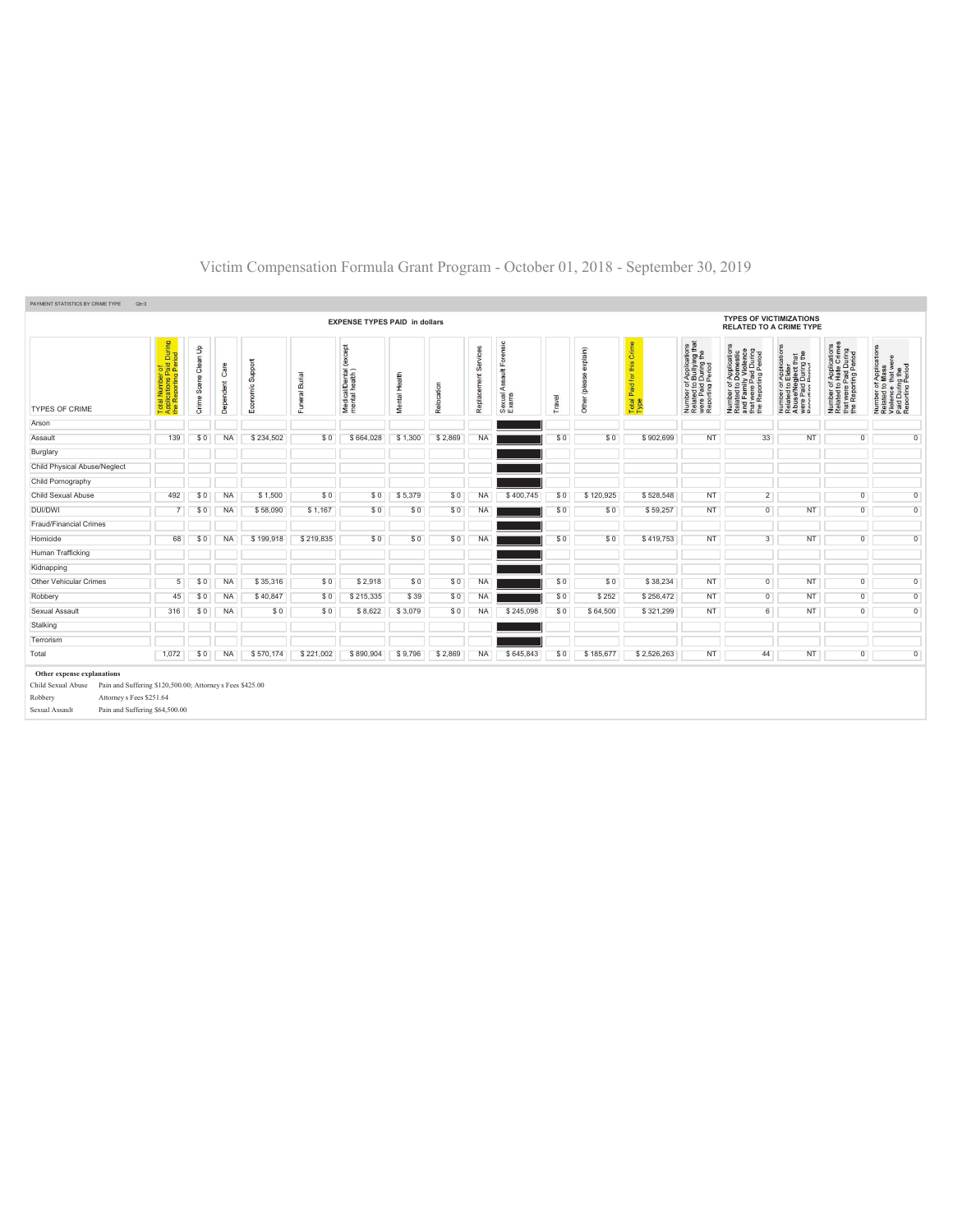| PAYMENT STATISTICS BY CRIME TYPE<br>Qtr:4                                            |                                                                                                          |                      |                   |                  |                |                                               |               |            |                      |                                       |         |                                          |                                       |                                                                                                |                                                                                                                       |                                                                                                                                |                                                                                                   |                                                                                                        |
|--------------------------------------------------------------------------------------|----------------------------------------------------------------------------------------------------------|----------------------|-------------------|------------------|----------------|-----------------------------------------------|---------------|------------|----------------------|---------------------------------------|---------|------------------------------------------|---------------------------------------|------------------------------------------------------------------------------------------------|-----------------------------------------------------------------------------------------------------------------------|--------------------------------------------------------------------------------------------------------------------------------|---------------------------------------------------------------------------------------------------|--------------------------------------------------------------------------------------------------------|
|                                                                                      | <b>TYPES OF VICTIMIZATIONS</b><br><b>EXPENSE TYPES PAID in dollars</b><br><b>RELATED TO A CRIME TYPE</b> |                      |                   |                  |                |                                               |               |            |                      |                                       |         |                                          |                                       |                                                                                                |                                                                                                                       |                                                                                                                                |                                                                                                   |                                                                                                        |
| <b>TYPES OF CRIME</b>                                                                | of<br>Paid During<br>Period<br>ing<br><b>Numbe</b><br>Rej<br>Total<br>Applic<br>the Re                   | Crime Scene Clean Up | Care<br>Dependent | Economic Support | Funeral Burial | (except<br>Medical/Dental (<br>mental health) | Mental Health | Relocation | Replacement Services | Forensic<br>Sexual Assault F<br>Exams | Travel  | explain)<br>$\mathscr{B}$<br>Other (plea | this Crime<br>Total Paid for the Type | Number of Applications<br>Related to Bullying that<br>were Paid During the<br>Reporting Period | Number of Applications<br>Related to Domestic<br>and Family Violence<br>that were Paid During<br>the Reporting Period | ications<br>glect that<br>During the<br>Appli<br>Elder<br>Number of /<br>Related to E<br>Abuse/Neg<br>were Paid L<br>Penorting | Number of Applications<br>Related to Hate Crimes<br>that were Paid During<br>the Reporting Period | Number of Applications<br>Related to Mass<br>Violence that were<br>Paid During the<br>Reporting Period |
| Arson                                                                                |                                                                                                          |                      |                   |                  |                |                                               |               |            |                      |                                       |         |                                          |                                       |                                                                                                |                                                                                                                       |                                                                                                                                |                                                                                                   |                                                                                                        |
| Assault                                                                              | 165                                                                                                      | \$0                  | <b>NA</b>         | \$291,659        | \$0            | \$611,058                                     | \$4,127       | \$581      | <b>NA</b>            |                                       | \$0     | \$585                                    | \$908,009                             | <b>NT</b>                                                                                      | 43                                                                                                                    | NT                                                                                                                             | $\overline{0}$                                                                                    | $\overline{0}$                                                                                         |
| Burglary                                                                             |                                                                                                          |                      |                   |                  |                |                                               |               |            |                      |                                       |         |                                          |                                       |                                                                                                |                                                                                                                       |                                                                                                                                |                                                                                                   |                                                                                                        |
| Child Physical Abuse/Neglect                                                         |                                                                                                          |                      |                   |                  |                |                                               |               |            |                      |                                       |         |                                          |                                       |                                                                                                |                                                                                                                       |                                                                                                                                |                                                                                                   |                                                                                                        |
| Child Pornography                                                                    |                                                                                                          |                      |                   |                  |                |                                               |               |            |                      |                                       |         |                                          |                                       |                                                                                                |                                                                                                                       |                                                                                                                                |                                                                                                   |                                                                                                        |
| Child Sexual Abuse                                                                   | 484                                                                                                      | \$0                  | <b>NA</b>         | \$0              | \$0            | \$42                                          | \$5,171       | \$0        | <b>NA</b>            | \$373,904                             | \$1,250 | \$205,850                                | \$586,217                             | <b>NT</b>                                                                                      | $\overline{3}$                                                                                                        |                                                                                                                                | $\overline{0}$                                                                                    | $\overline{0}$                                                                                         |
| DUI/DWI                                                                              | 9                                                                                                        | \$0                  | <b>NA</b>         | \$3,530          | \$11.565       | \$1,349                                       | \$0           | \$0        | <b>NA</b>            |                                       | \$0     | \$375                                    | \$16,818                              | <b>NT</b>                                                                                      | $\overline{0}$                                                                                                        | NT.                                                                                                                            | $\overline{0}$                                                                                    | $\overline{0}$                                                                                         |
| Fraud/Financial Crimes                                                               |                                                                                                          |                      |                   |                  |                |                                               |               |            |                      |                                       |         |                                          |                                       |                                                                                                |                                                                                                                       |                                                                                                                                |                                                                                                   |                                                                                                        |
| Homicide                                                                             | 91                                                                                                       | \$0                  | <b>NA</b>         | \$374,579        | \$272,286      | \$0                                           | \$3,360       | \$0        | <b>NA</b>            |                                       | \$586   | \$375                                    | \$651,186                             | <b>NT</b>                                                                                      | 17                                                                                                                    | <b>NT</b>                                                                                                                      | $\Omega$                                                                                          | $\overline{7}$                                                                                         |
| Human Trafficking                                                                    |                                                                                                          |                      |                   |                  |                |                                               |               |            |                      |                                       |         |                                          |                                       |                                                                                                |                                                                                                                       |                                                                                                                                |                                                                                                   |                                                                                                        |
| Kidnapping                                                                           | $\mathbf{1}$                                                                                             | \$0                  | <b>NA</b>         | \$0              | \$0            | \$0                                           | \$750         | \$0        | <b>NA</b>            |                                       | \$0     | \$0                                      | \$750                                 | <b>NT</b>                                                                                      | $\overline{1}$                                                                                                        | NT                                                                                                                             | $\overline{0}$                                                                                    | $\overline{0}$                                                                                         |
| Other Vehicular Crimes                                                               | 13                                                                                                       | \$0                  | <b>NA</b>         | \$1,032          | \$0            | \$141,172                                     | \$0           | \$0        | <b>NA</b>            |                                       | \$0     | \$0                                      | \$142,204                             | <b>NT</b>                                                                                      | $\mathbf{1}$                                                                                                          | <b>NT</b>                                                                                                                      | $\overline{0}$                                                                                    | $\overline{0}$                                                                                         |
| Robbery                                                                              | 50                                                                                                       | \$0                  | <b>NA</b>         | \$157,734        | \$0            | \$242,755                                     | \$0           | \$641      | <b>NA</b>            |                                       | \$0     |                                          | \$401,130                             | <b>NT</b>                                                                                      | $\overline{0}$                                                                                                        | <b>NT</b>                                                                                                                      | $\overline{0}$                                                                                    | $\overline{0}$                                                                                         |
| Sexual Assault                                                                       | 206                                                                                                      | \$0                  | <b>NA</b>         | \$2,133          | \$0            | \$3,343                                       | \$3,383       | \$0        | <b>NA</b>            | \$145,755                             | \$0     | \$86,000                                 | \$240,614                             | <b>NT</b>                                                                                      | 5                                                                                                                     | NT                                                                                                                             | $\overline{0}$                                                                                    | $\overline{0}$                                                                                         |
| Stalking                                                                             |                                                                                                          |                      |                   |                  |                |                                               |               |            |                      |                                       |         |                                          |                                       |                                                                                                |                                                                                                                       |                                                                                                                                |                                                                                                   |                                                                                                        |
| Terrorism                                                                            |                                                                                                          |                      |                   |                  |                |                                               |               |            |                      |                                       |         |                                          |                                       |                                                                                                |                                                                                                                       |                                                                                                                                |                                                                                                   |                                                                                                        |
| Total                                                                                | 1.019                                                                                                    | \$0                  | <b>NA</b>         | \$830,667        | \$283.851      | \$999,718                                     | \$16,791      | \$1,222    | <b>NA</b>            | \$519,659                             | \$1,836 | \$293,185                                | \$2,946,929                           | <b>NT</b>                                                                                      | 70                                                                                                                    | NT                                                                                                                             | $\overline{0}$                                                                                    | $\overline{7}$                                                                                         |
| Other expense explanations                                                           |                                                                                                          |                      |                   |                  |                |                                               |               |            |                      |                                       |         |                                          |                                       |                                                                                                |                                                                                                                       |                                                                                                                                |                                                                                                   |                                                                                                        |
| Attorney s Fees \$585.11<br>Assault                                                  |                                                                                                          |                      |                   |                  |                |                                               |               |            |                      |                                       |         |                                          |                                       |                                                                                                |                                                                                                                       |                                                                                                                                |                                                                                                   |                                                                                                        |
| Child Sexual Abuse<br>Pain Suffering \$205,000.00; Attorney s Fees \$850.00          |                                                                                                          |                      |                   |                  |                |                                               |               |            |                      |                                       |         |                                          |                                       |                                                                                                |                                                                                                                       |                                                                                                                                |                                                                                                   |                                                                                                        |
| Attorney s Fees \$375.00<br><b>DUI/DWI</b>                                           |                                                                                                          |                      |                   |                  |                |                                               |               |            |                      |                                       |         |                                          |                                       |                                                                                                |                                                                                                                       |                                                                                                                                |                                                                                                   |                                                                                                        |
| Homicide<br>Attorney s Fees \$375.00<br>Pain Suffering \$86,000.00<br>Sexual Assault |                                                                                                          |                      |                   |                  |                |                                               |               |            |                      |                                       |         |                                          |                                       |                                                                                                |                                                                                                                       |                                                                                                                                |                                                                                                   |                                                                                                        |
|                                                                                      |                                                                                                          |                      |                   |                  |                |                                               |               |            |                      |                                       |         |                                          |                                       |                                                                                                |                                                                                                                       |                                                                                                                                |                                                                                                   |                                                                                                        |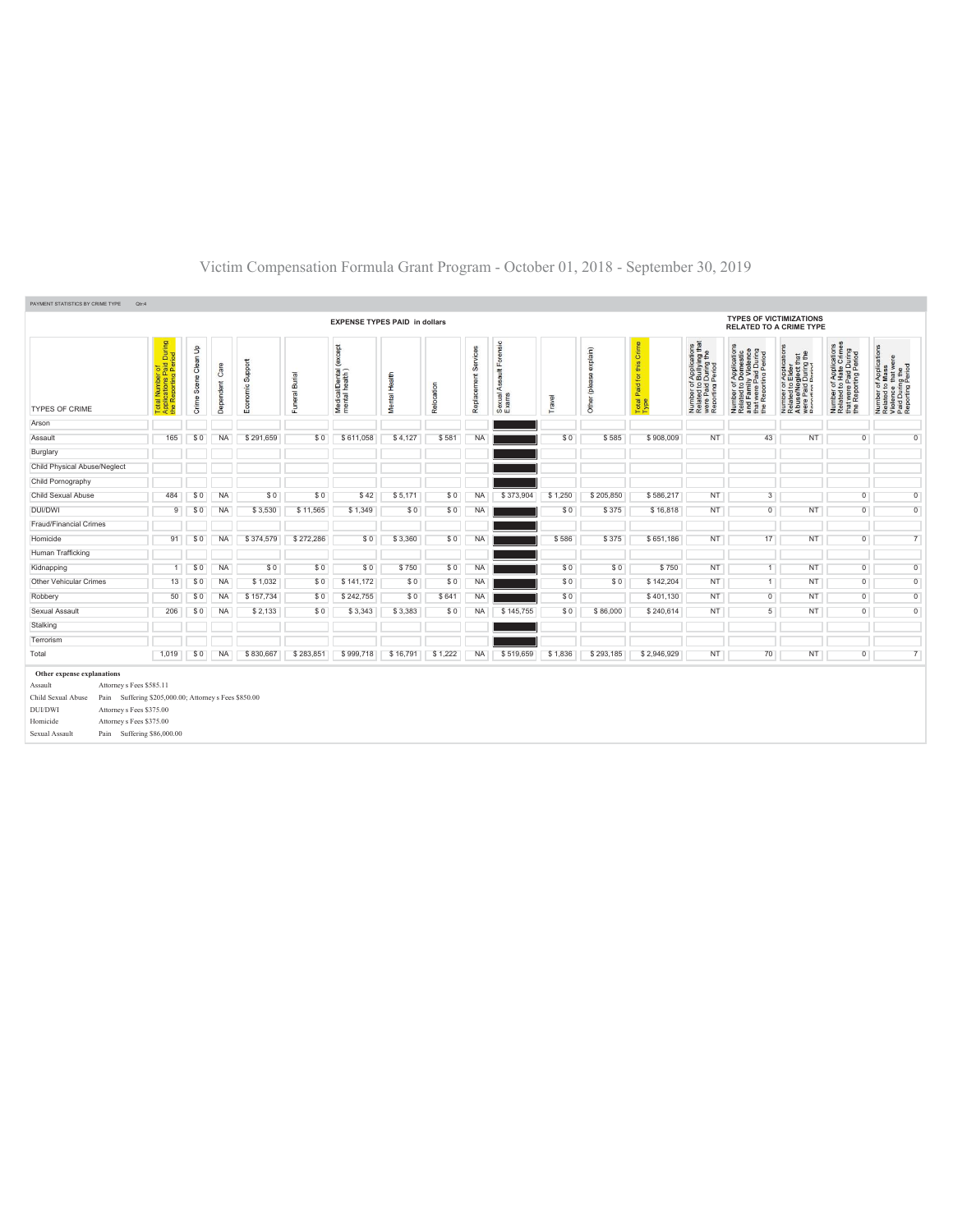| PAYMENT STATISTICS BY CRIME TYPE - Aggregated |                                                   |                            |                      |                                          |                   |                                                   |                  |            |                |                                                               |         |                   |                                                         |                                                                                                                           |                                                                                                                                                       |                                                                                                                                                 |                                                                                                                                                    |                                                                                                        |  |  |
|-----------------------------------------------|---------------------------------------------------|----------------------------|----------------------|------------------------------------------|-------------------|---------------------------------------------------|------------------|------------|----------------|---------------------------------------------------------------|---------|-------------------|---------------------------------------------------------|---------------------------------------------------------------------------------------------------------------------------|-------------------------------------------------------------------------------------------------------------------------------------------------------|-------------------------------------------------------------------------------------------------------------------------------------------------|----------------------------------------------------------------------------------------------------------------------------------------------------|--------------------------------------------------------------------------------------------------------|--|--|
| <b>EXPENSE TYPES PAID in dollars</b>          |                                                   |                            |                      |                                          |                   |                                                   |                  |            |                |                                                               |         |                   |                                                         | <b>TYPES OF VICTIMIZATIONS</b><br><b>RELATED TO A CRIME TYPE</b>                                                          |                                                                                                                                                       |                                                                                                                                                 |                                                                                                                                                    |                                                                                                        |  |  |
| <b>TYPES OF CRIME</b>                         | id During<br>Ieriod<br>ő.<br>cα<br>z<br><b>85</b> | Clean Up<br>Scene<br>Crime | Ö<br>ndent<br>8<br>B | Suppor<br>ں.<br>$\overline{\circ}$<br>Eø | Burial<br>Funeral | <b>bept</b><br>Medical/Dental (<br>mental health) | Health<br>Mental | Relocation | Šēr<br>Replace | nsic<br>ā<br>$\tilde{5}$<br>$\equiv$<br>⋖<br>Sexual.<br>Exams | Travel  | (mielay<br>흐<br>흉 | Crime<br>Ë<br>tor<br>Paid <sup>-</sup><br>Total<br>Type | f Applications<br>> Bullying that<br>  During the<br>  Period<br>599<br>Number of<br>Related to<br>were Paid<br>Reporting | mber of Applications<br>lated to Domestic<br>d Family Violence<br>at were Paid During<br>» Reporting Period<br>Number<br>Related t<br>and Farr<br>the | rcation<br><b>TE</b><br>r Applica<br>Elder<br>During<br>During<br>5990<br>Number<br>Related<br>Abuse/N<br>통 집<br>$\mathcal{P}$<br>$\frac{8}{6}$ | of Applications<br>o Hate Crimes<br>Paid During<br>rting Period<br>$\frac{6}{10}$<br>were<br>Repor<br>Number<br>Related t<br>that were<br>the Repo | Number of Applications<br>Related to Mass<br>Violence that were<br>Paid During the<br>Reporting Period |  |  |
| Arson                                         | $\overline{2}$                                    | \$0                        | <b>NA</b>            | \$6,442                                  | \$0               | \$0                                               | \$0              | \$0        | <b>NA</b>      |                                                               | \$0     | \$0               | \$6,442                                                 | NT                                                                                                                        | $\overline{2}$                                                                                                                                        | NT                                                                                                                                              | $^{\circ}$                                                                                                                                         | $\overline{0}$                                                                                         |  |  |
| Assault                                       | 637                                               | \$0                        | <b>NA</b>            | \$903,870                                | \$0               | \$2,938,992                                       | \$6,189          | \$9,057    | <b>NA</b>      |                                                               | \$0     | \$2,346           | \$3,860,455                                             | NT                                                                                                                        | 157                                                                                                                                                   | NT                                                                                                                                              | $\overline{0}$                                                                                                                                     | $\overline{0}$                                                                                         |  |  |
| Burglary                                      |                                                   |                            |                      |                                          |                   |                                                   |                  |            |                |                                                               |         |                   |                                                         |                                                                                                                           |                                                                                                                                                       |                                                                                                                                                 |                                                                                                                                                    |                                                                                                        |  |  |
| Child Physical Abuse/Neglect                  |                                                   | \$0                        | <b>NA</b>            | \$0                                      | \$0               | \$0                                               | \$300            | \$0        | <b>NA</b>      |                                                               | \$0     | \$0               | \$300                                                   | NT                                                                                                                        | $\overline{0}$                                                                                                                                        |                                                                                                                                                 | $\overline{0}$                                                                                                                                     | $\overline{0}$                                                                                         |  |  |
| Child Pornography                             |                                                   |                            |                      |                                          |                   |                                                   |                  |            |                |                                                               |         |                   |                                                         |                                                                                                                           |                                                                                                                                                       |                                                                                                                                                 |                                                                                                                                                    |                                                                                                        |  |  |
| Child Sexual Abuse                            | 1.821                                             | \$0                        | <b>NA</b>            | \$2,500                                  | \$0               | \$451                                             | \$20.682         | \$1.280    | <b>NA</b>      | \$1.409.173                                                   | \$1.250 | \$724,450         | \$2,159,786                                             | <b>NT</b>                                                                                                                 | 6                                                                                                                                                     |                                                                                                                                                 | $\overline{0}$                                                                                                                                     | $\overline{0}$                                                                                         |  |  |
| DUI/DWI                                       | 31                                                | \$0                        | <b>NA</b>            | \$76,040                                 | \$29,198          | \$37,487                                          | \$0              | \$0        | <b>NA</b>      |                                                               | \$0     | \$383             | \$143,108                                               | NT                                                                                                                        | $\overline{0}$                                                                                                                                        | <b>NT</b>                                                                                                                                       | $\overline{0}$                                                                                                                                     | $\overline{0}$                                                                                         |  |  |
| <b>Fraud/Financial Crimes</b>                 |                                                   |                            |                      |                                          |                   |                                                   |                  |            |                |                                                               |         |                   |                                                         |                                                                                                                           |                                                                                                                                                       |                                                                                                                                                 |                                                                                                                                                    |                                                                                                        |  |  |
| Homicide                                      | 311                                               | \$0                        | <b>NA</b>            | \$1,126,356                              | \$948,117         | \$760                                             | \$5,715          | \$0        | <b>NA</b>      |                                                               | \$586   | \$1,275           | \$2,082,809                                             | NT                                                                                                                        | 39                                                                                                                                                    | NT                                                                                                                                              | $^{\circ}$                                                                                                                                         | $\overline{7}$                                                                                         |  |  |
| Human Trafficking                             |                                                   |                            |                      |                                          |                   |                                                   |                  |            |                |                                                               |         |                   |                                                         |                                                                                                                           |                                                                                                                                                       |                                                                                                                                                 |                                                                                                                                                    |                                                                                                        |  |  |
| Kidnapping                                    |                                                   | \$0                        | <b>NA</b>            | \$0                                      | \$0               | \$0                                               | \$750            | \$0        | <b>NA</b>      |                                                               | \$0     | \$0               | \$750                                                   | NT                                                                                                                        |                                                                                                                                                       | NT                                                                                                                                              | $\mathbf{0}$                                                                                                                                       | $\overline{0}$                                                                                         |  |  |
| Other Vehicular Crimes                        | 34                                                | \$0                        | <b>NA</b>            | \$50,382                                 | \$0               | \$183,941                                         | \$39             | \$0        | <b>NA</b>      |                                                               | \$0     | \$0               | \$234,361                                               | <b>NT</b>                                                                                                                 | $\overline{1}$                                                                                                                                        | <b>NT</b>                                                                                                                                       | $\overline{0}$                                                                                                                                     | $\overline{0}$                                                                                         |  |  |
| Robbery                                       | 170                                               | \$0                        | <b>NA</b>            | \$333,879                                | \$0               | \$808,302                                         | \$104            | \$812      | <b>NA</b>      |                                                               | \$0     | \$860             | \$1,143,956                                             | <b>NT</b>                                                                                                                 | 40                                                                                                                                                    | <b>NT</b>                                                                                                                                       | $\overline{0}$                                                                                                                                     | $\overline{0}$                                                                                         |  |  |
| Sexual Assault                                | 986                                               | \$0                        | <b>NA</b>            | \$3,518                                  | \$0               | \$28,529                                          | \$13,752         | \$0        | <b>NA</b>      | \$745,557                                                     | \$0     | \$287,225         | \$1,078,581                                             | <b>NT</b>                                                                                                                 | 16                                                                                                                                                    | <b>NT</b>                                                                                                                                       | $\overline{0}$                                                                                                                                     | $\overline{0}$                                                                                         |  |  |
| Stalking                                      |                                                   |                            |                      |                                          |                   |                                                   |                  |            |                |                                                               |         |                   |                                                         |                                                                                                                           |                                                                                                                                                       |                                                                                                                                                 |                                                                                                                                                    |                                                                                                        |  |  |
| Terrorism                                     |                                                   |                            |                      |                                          |                   |                                                   |                  |            |                |                                                               |         |                   |                                                         |                                                                                                                           |                                                                                                                                                       |                                                                                                                                                 |                                                                                                                                                    |                                                                                                        |  |  |
| Total                                         | 3,994                                             | \$0                        | <b>NA</b>            | \$2,502,988                              | \$977,315         | \$3,998,462                                       | \$47.531         | \$11,148   | <b>NA</b>      | \$2,154,730                                                   | \$1,836 | \$1,016,538       | \$10,710,548                                            | <b>NT</b>                                                                                                                 | 262                                                                                                                                                   | <b>NT</b>                                                                                                                                       | $\overline{0}$                                                                                                                                     | $\overline{7}$                                                                                         |  |  |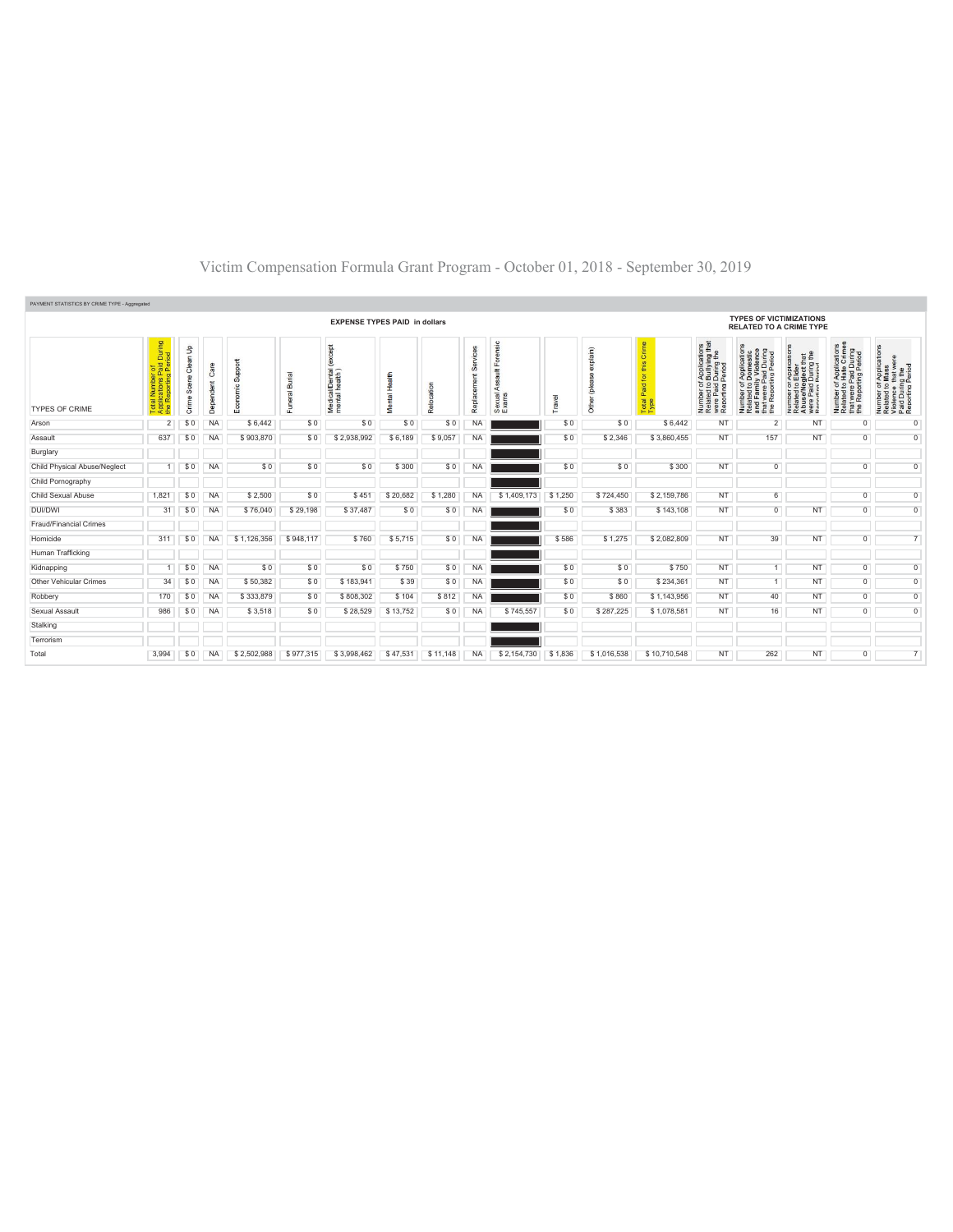#### NARRATIVE QUESTIONS

### 1. **Please explain any significant change in the number of applications received during the reporting period.**

There has not been a significant change in the number of applications received during the reporting period.

### 2. **The average length of time to process an application for claim eligibility for compensation**

Count days from time of receipt of application to decision. 47

' Please explain your state s procedure for processing an application for claim eligibility, from time of receipt of application to the prosecutor and right to appeal. Forensic claims are not included in this days to decide average. decision. For compensation claims, after receipt and data entry on our claims system, a copy of the claim form is sent to the prosecutor s office in the judicial or federal district where the crime occurred, requesting that they provide pertinent case details. The examiner assigned to work the claim in our office reviews the supporting documentation filed with the application, communicates requests and statuses to the claimant, and awaits any further documentation and the report of the prosecutor. The examiner makes a recommendation, including any payment recommendations, and a supervisory staff member reviews the work to conclude the claim. We send a decision to each claimant outlining the decision and the right to appeal. If a claimant agrees with an approval decision, the claimant may request that the payments be processed. If a claimant disagrees with a decision, the claimant may file an appeal with the TN Claims Commission. Any decisions on appealed claims are processed through our office in a manner similar to the initial process on a claim. Forensic claims are nearly identical except for the role of

### 3. **Does your state have a victim satisfaction survey?**

No

#### 4. **Please describe any emerging/major issues or notable trends that were encountered in your state that had an impact on your program's ability to meet the needs of crime victims during the reporting period.**

There have not been any emerging/major issues or notable trends encountered in the State of Tennessee impacting the program s ability to meet the needs of crime victims.

# 5. **Please describe in detail efforts taken to serve Victims of Federal Crime during the reporting period.**

gathering and provide a prosecutor s feedback on all cases as part of our program procedures . We believe our coordination with the FBI liaisons and United States Attorneys Offices is an effective way to reach federal crime victims. We invite FBI liaisons and federal victim witness coordinators to training sessions to equip them with eligibility and benefit information on the Tennessee Criminal Injuries Compensation Program. The USAO also are integral to information

#### 6. **Please describe any notable activities during the reporting period that improved the process of victim compensation services.**

Management routinely focuses on improved customer service, efficient processing and caseload balancing/management. Our customer service representative often works with victims prior to filing a claim to ensure proper supporting information is included, and he routinely contacts claimants who are unresponsive to written communication to get them re-engaged in the process. We also formally review a sampling of phone conversations between our staff and customers to ensure we maintain quality in our services.

#### 7. **Please describe in detail ways in which your state used VOCA Administrative funds and the impact of these funds on the state's ability to improve victim compensation services during the reporting period.**

We do not use the administrative funds provision of the grant.

#### 8. **Were there any laws, initiatives, or policy changes in your state regarding victim compensation during the reporting period? If yes, please briefly describe them and their impact.**

Our law was amended this year to include a custodian among those who may file for a child who may qualify for benefits from the program.

#### 9. **Please describe system-coordination efforts with prosecutors, law enforcement, courts, U.S. attorneys' offices, tribal systems, State VOCA Victim Assistance Coordinator, or other key personnel within the criminal justice system in your state to reduce barriers to victims who may apply to receive victim compensation.**

We communicated daily with the prosecutors offices across the state, since they provide factual information on each claim that we process. They often facilitate filing of the claim or information the victim may not be able to obtain. Further, key personnel/advocates attended ongoing training we provide. We also have materials and website information available. Our customer service representative communicated with victims or advocates needing additional assistance with the process or how the process works. We coordinate how certain items can be obtained to meet the claim requirements. Multiple points of contact occur with a claimant to enhance the process and increase the chance for a successful claim. Coordination and relationship-building reduced barriers. We attended trainings provided by others, including the state victim academy. We continue to support and attend a statewide event honoring homicide victims: Tennessee Season to Remember.